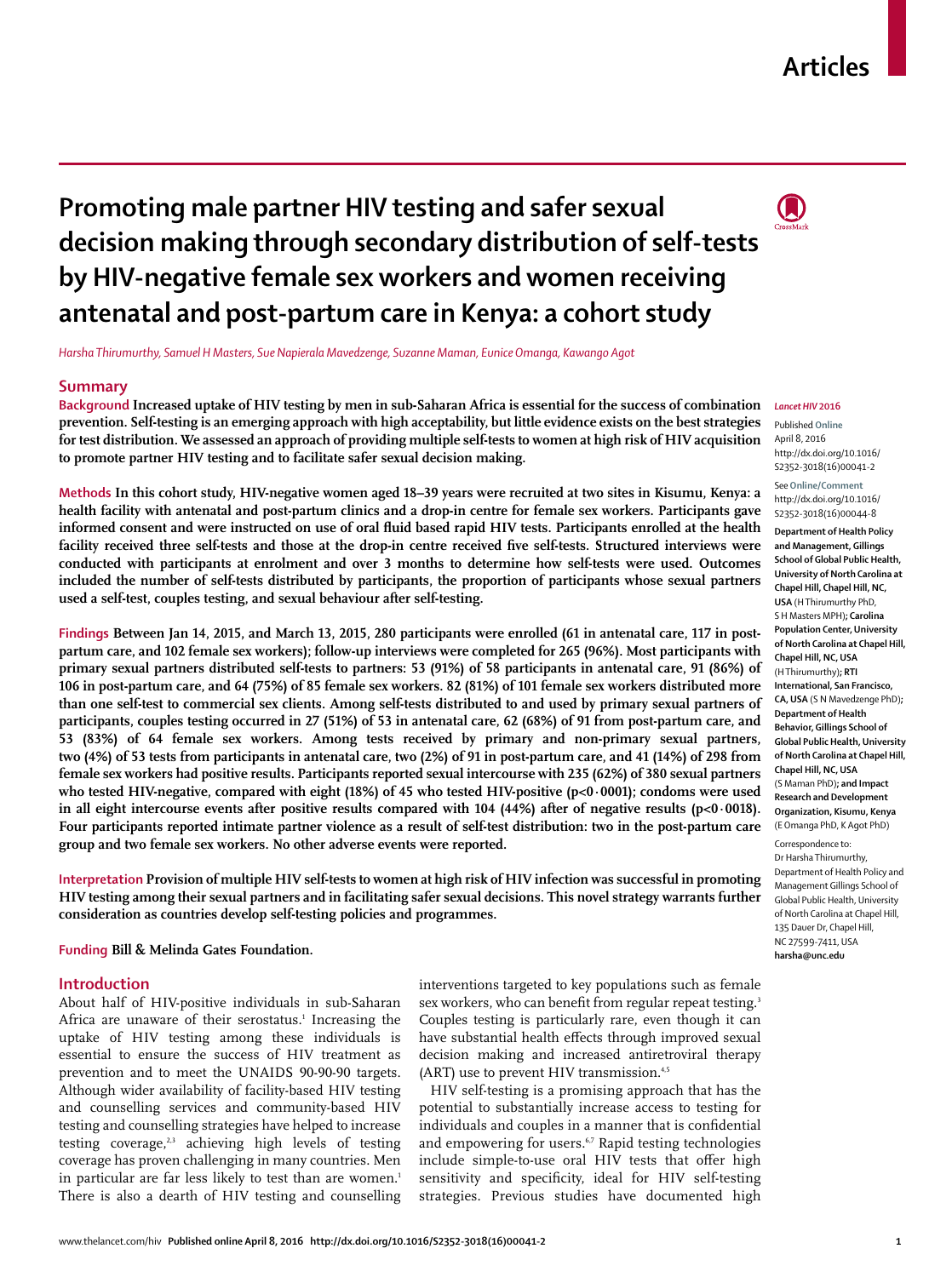#### **Research in context**

## **Evidence before this study**

We searched PubMed for studies published until March 1, 2016, with the terms "HIV" AND ("self-test\*" OR "home test"). Several studies have noted high acceptability, accuracy, and safety of HIV self-testing in sub-Saharan Africa among individuals who directly receive a self-test. Community-based studies in Malawi have shown high uptake of self-testing, as well as linkage to HIV care that is comparable to what is found in other testing strategies. However, little is known about optimal distribution strategies to facilitate self-test use by high-risk, hard-to-reach individuals and to identify HIV-positive individuals. As opposed to primary distribution strategies that directly reach these individuals, secondary distribution is a strategy in which easier-to-reach individuals are given multiple self-tests to distribute to harder-to-reach individuals such as sexual partners or others in their social network. One pilot study involving a sample of high-risk men who have sex with men in the USA explored the feasibility of secondary distribution of HIV self-tests. 27 participants documented high acceptability and showed potential for use of self-tests to screen sexual partners. No studies in sub-Saharan Africa have explored secondary distribution of self-tests by pregnant and post-partum women or other key populations such as female sex workers.

# **Added value of this study**

To our knowledge, this is the first assessment of the potential for secondary distribution of HIV self-tests by multiple populations of women to promote HIV testing among male

interest in and acceptability of HIV self-testing among a wide range of populations, including those with lower likelihood of testing in other HIV testing and counselling strategies or higher risks of being HIVpositive.6,8,9 Some countries, such as Kenya, have already included regulated HIV self-testing in their national HIV testing and counselling guidelines and several are considering scaling up the availability of self-tests.<sup>10,11</sup>

Although HIV self-testing can be a good alternative for those not engaged in regular repeat testing, little is known about the best distribution strategies to facilitate self-test use by hard-to-reach and high-risk individuals. One such strategy is secondary distribution of HIV self-tests, whereby an individual who is given multiple self-tests can distribute them to sexual partners or to others in their social network. In addition to promoting HIV testing, secondary distribution of self-tests also has potential to facilitate point-of-sex testing, which can lead to results disclosure and safer, better informed sexual decisions. To date, no data exist for the feasibility of secondary distribution of self-tests in sub-Saharan Africa; however, a few qualitative studies done among men who have sex with men (MSM) in the USA have shown that this strategy might help to increase individuals' knowledge of their partner's status and promote safer sexual decisions.<sup>12</sup>

sexual partners and among couples. This is also the first study to show that secondary distribution of self-tests by female sex workers can result in HIV testing among their high-risk commercial sex clients and that this strategy can identify a high proportion of HIV-positive individuals. Another important contribution of this study is its identification of a major potential for a secondary distribution strategy to facilitate point-of-sex HIV testing and lead to safer, better informed sexual decision making. The study shows that secondary distribution of self-tests is a safe and efficient way to promote HIV testing among hard-to-reach individuals and also achieve other HIV prevention objectives.

#### **Implications of all the available evidence**

These findings suggest that secondary distribution of HIV self-tests is a promising strategy for increasing HIV testing among populations that are traditionally hard to reach, including male partners of pregnant and postpartum women and clients of female sex workers. It may also facilitate safer sexual decisions by removing some barriers to mutual disclosure of HIV status. Further implementation and evaluation of this strategy is warranted as countries are developing HIV self-testing policies and considering how these technologies can be used to prevent new HIV infections. Along with other community-based HIV testing strategies implemented recently, secondary distribution of self-tests can be part of a multipronged approach to achieving the first of the UNAIDS 90-90-90 targets.

We aimed to assess whether secondary distribution of self-tests can promote HIV testing among partners of pregnant women, post-partum women, and female sex workers in a high HIV prevalence setting in Kenya. We also assessed whether secondary distribution of self-tests led to couples testing and more informed, safer sexual decisions by women.

# **Methods**

# **Study design and participants**

This cohort study was done at several sites in the Kenyan city of Kisumu, where adult HIV prevalence is 20·6% among women and 17.8% among men.<sup>13</sup> The study explored secondary distribution of self-tests by several different populations of HIV-negative women. Women seeking antenatal care or post-partum care were recruited because there is a high risk of HIV transmission in these populations and male partner testing can help to reduce this risk.14–16 In addition, female sex workers were recruited because promoting HIV testing among their sexual partners (including commercial sex clients) can help to identify HIV-positive men and reduce HIV infection risk by the female sex workers.<sup>17,18</sup>

Women receiving antenatal care and post-partum care were recruited from a government health facility where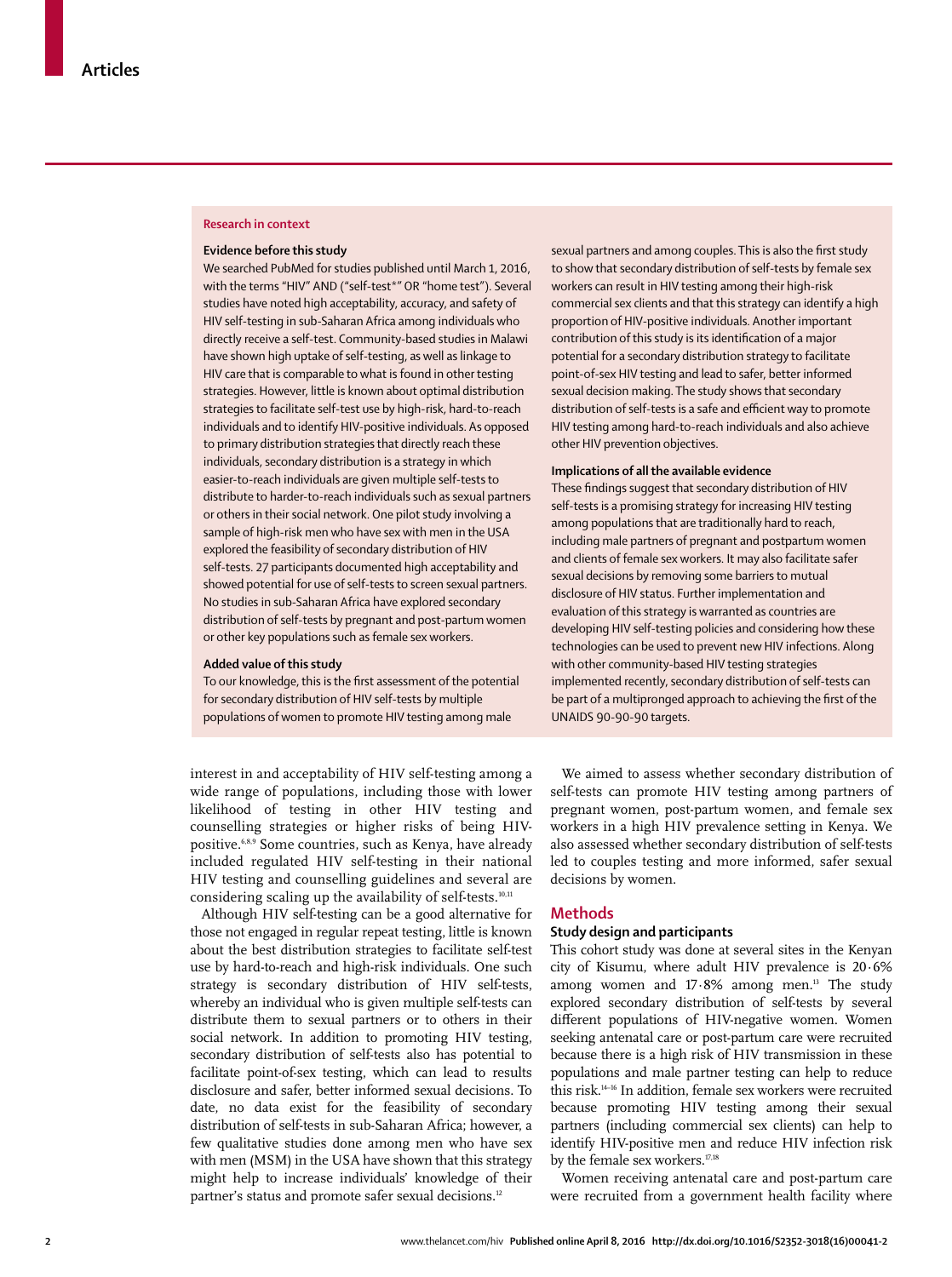nurses gave each woman a referral coupon to bring to study staff if she was interested in participating. Clinic records and self-reported information were used to determine eligibility of women meeting the following criteria: 18–39 years of age, HIV-negative at most recent HIV test (based on clinic records), gestational age 5 months or less (antenatal care) or child age older than 6 weeks but younger than 6 months (post-partum clinic), and having at least one sexual partner. Women who stated they believed violence would result from distributing a self-test to their sexual partners were excluded.

Female sex workers were recruited from a drop-in centre that provides HIV prevention, care, and treatment services to key populations including female sex workers, MSM, and people who inject drugs. By use of the centre's records of HIV-negative female sex workers (those having tested at the drop-in centre in the past 3 months), a random sample was selected to participate in the study. Peer educators at the centre who had completed human participants protection training contacted and referred the sampled female sex workers to study staff. The female sex workers who were randomly sampled had the option of declining to participate in the study. Those who met with study staff were eligible if aged 18–39 years and HIV-negative.

The study received approval from the Office of Human Research Ethics at the University of North Carolina at Chapel Hill and the Ethical Review Committee at the Kenya Medical Research Institute. Eligible women who wished to participate provided written informed consent in their preferred language as well as their phone number and locator information.

# **Procedures**

Trained study staff instructed the women who met eligibility criteria and gave informed consent on how to use oral fluid based rapid HIV tests (OraQuick Rapid HIV-1/2 antibody tests, OraSure Technologies, Bethlehem, PA, USA) and gave them multiple test kits. Participants receiving antenatal care or post-partum care were given three test kits each and female sex workers were given five. Study staff showed participants how to use the tests to facilitate correct use and to increase capability to explain to other individuals. Specifically, study staff explained the opening of the test kits, collection of oral fluid samples, and the reading of results after a wait of 20 min. They also informed participants about the window period during which antibodies to HIV cannot be detected and gave them one-page instruction sheets to accompany each test kit. In addition, study staff counselled participants about the need to use discretion when introducing self-tests to sexual partners by assessing probable reactions of their partners as well as the risk of intimate partner violence**.** A 24 h telephone hotline was established for participants or other self-test users to call for further advice on use of the tests, reporting intimate partner violence, or receiving referral for HIV confirmatory testing, treatment, or intimate partner violence services. At enrolment, participants also responded to a baseline questionnaire about demographic characteristics, previous HIV testing behaviour, and sexual behaviour.

Follow-up questionnaires were administered to participants within 3 months of enrolment; these were typically administered at the health facility or drop-in centre, but in some cases participants were visited at their homes if more convenient. These questionnaires obtained information on how participants used the self-tests as well as reactions to and behaviours after secondary distribution of self-tests. All questionnaires were administered by study staff in face-to-face interviews and in a private space. Data were recorded

|                                                                                 | Antenatal<br>care | Post-<br>partum<br>care | <b>Female sex</b><br>workers |  |
|---------------------------------------------------------------------------------|-------------------|-------------------------|------------------------------|--|
| Number of participants<br>enrolled*                                             | 60                | 116                     | 101                          |  |
| Age (years)                                                                     |                   |                         |                              |  |
| 18-24                                                                           | 31 (52%)          | 61 (53%)                | 22 (22%)                     |  |
| $25 - 29$                                                                       | 24 (40%)          | 42 (36%)                | 46 (46%)                     |  |
| >30                                                                             | 5(8%)             | 13 (11%)                | 33 (33%)                     |  |
| Ethnic group                                                                    |                   |                         |                              |  |
| Luo                                                                             | 40 (67%)          | 84 (72%)                | 79 (78%)                     |  |
| Luhya                                                                           | 10 (17%)          | 18 (16%)                | 12 (12%)                     |  |
| Other                                                                           | 10 (17%)          | 14 (12%)                | 10 (10%)                     |  |
| Highest level of education                                                      |                   |                         |                              |  |
| Some primary or<br>completed primary                                            | 11 (19%)          | 38 (33%)                | 59 (59%)                     |  |
| Some secondary                                                                  | 27 (46%)          | 45 (39%)                | 34 (34%)                     |  |
| Secondary or higher                                                             | 21 (36%)          | 32 (28%)                | 7(7%)                        |  |
| Marital status                                                                  |                   |                         |                              |  |
| Married                                                                         | 51 (85%)          | 109 (94%)               | 10 (10%)                     |  |
| Not married but living<br>together                                              | 2(3%)             | $\Omega$                | 9(9%)                        |  |
| Separated or widowed                                                            | 1(2%)             | $\overline{0}$          | 31 (31%)                     |  |
| Never married                                                                   | 6(10%)            | 7(6%)                   | 51 (50%)                     |  |
| Has a primary sexual partner                                                    | 60 (100%)         | 116 (100%)              | 85 (84%)                     |  |
| Used a condom during last<br>sexual encounter                                   | 3(5%)             | 23 (20%)                | 73 (72%)                     |  |
| Had an HIV test in past<br>12 months                                            | 59 (98%)          | 113 (97%)               | 101 (100%)                   |  |
| Primary partner had an HIV test in past 12 monthst                              |                   |                         |                              |  |
| <b>No</b>                                                                       | 3(5%)             | 17 (15%)                | 9(11%)                       |  |
| Yes                                                                             | 49 (82%)          | 74 (64%)                | 58 (70%)                     |  |
| Don't know                                                                      | 8(13%)            | 25 (22%)                | 16 (19%)                     |  |
| Experienced intimate partner<br>violence in past 12 months                      | 16 (27%)          | 53 (46%)                | 44 (44%)                     |  |
| Heard of HIV self-testing<br>before study                                       | 5(8%)             | 21 (18%)                | 18 (18%)                     |  |
| Data are n (%), unless otherwise specified. *Excludes participants who withdrew |                   |                         |                              |  |

from study after enrolment. †Among participants who report having a primary sexual partner.

*Table 1:* **Baseline characteristics**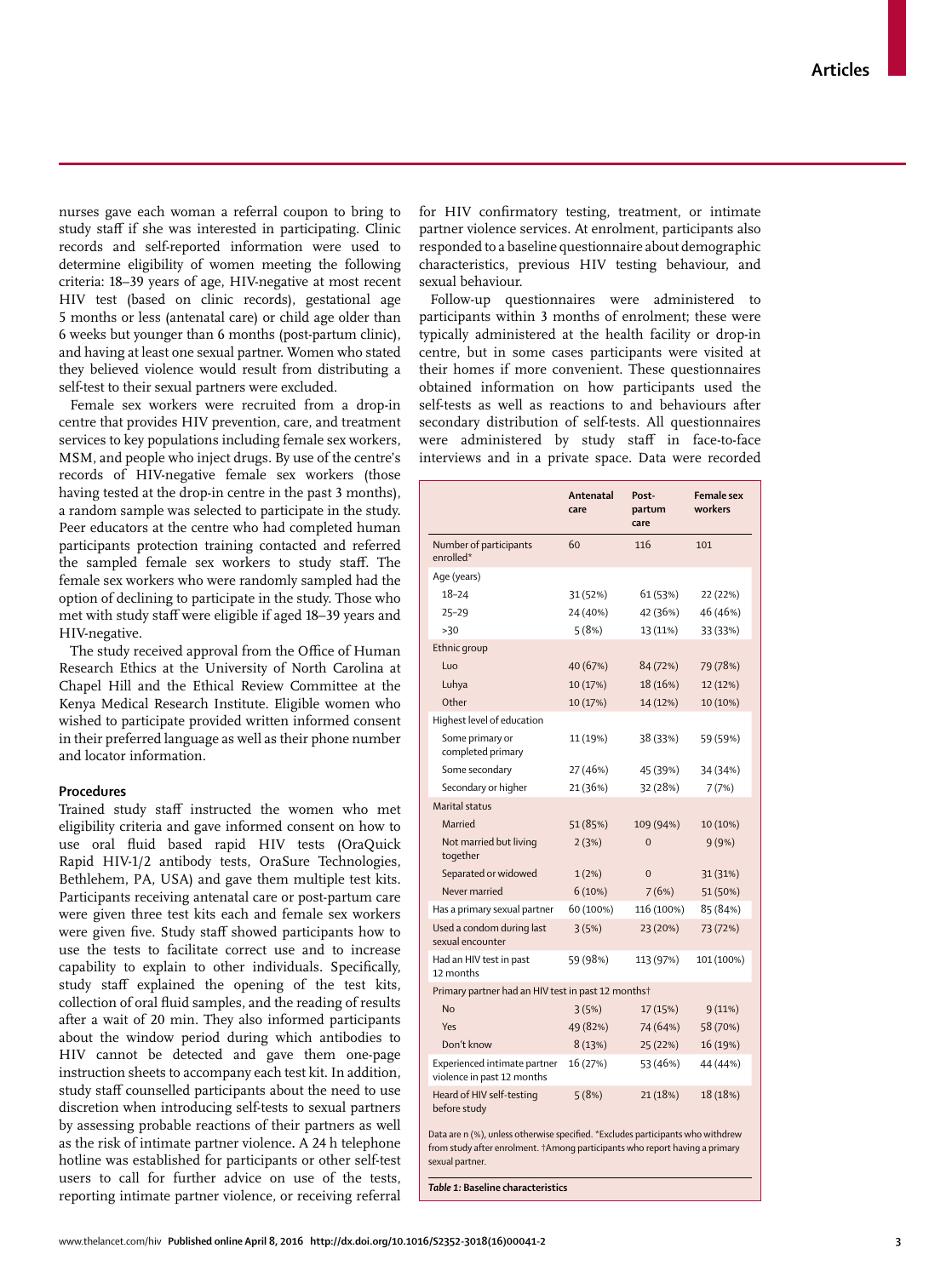with an open-source software package (Open Data Kit, Seattle, WA, USA) installed on Android tablet devices. Participants were counted as lost to follow-up if study staff were unable to contact them at 3 months after at least three attempts.

# **Outcomes**

Key outcomes assessed included the number of self-tests distributed by participants to other individuals, the proportion of participants in each group who distributed a self-test to their primary sexual partner, and among participants who were female sex workers, the proportion who distributed more than one self-test to their commercial sex clients. The proportion of participants who reported offering self-tests to more than one individual who declined to accept the tests was also calculated.

For each self-test distributed to and used by a male sexual partner, couples testing was defined as having

|                                                                             | Antenatal care       | Post-partum<br>care  | <b>Female sex</b><br>workers |
|-----------------------------------------------------------------------------|----------------------|----------------------|------------------------------|
| Number of participants completing a follow-up<br>interview                  | 58                   | 106                  | 101                          |
| Number of self-tests used by participants                                   |                      |                      |                              |
| $\mathbf 0$                                                                 | 22 (38%)             | 25 (24%)             | 29 (29%)                     |
| $\mathbf{1}$                                                                | 36 (62%)             | 78 (74%)             | 66 (65%)                     |
| $\mathcal{P}$                                                               | $\Omega$             | 3(3%)                | 6(6%)                        |
| Number of self-tests distributed by participants to other individuals       |                      |                      |                              |
| $\mathbf{0}$                                                                | 1(2%)                | $\mathbf 0$          | $\mathbf 0$                  |
| $\mathbf{1}$                                                                | 4(7%)                | 12 (11%)             | 1(1%)                        |
| $\overline{2}$                                                              | 41 (71%)             | 87 (82%)             | 8(8%)                        |
| 3                                                                           | 12 (21%)             | 7(7%)                | 24 (24%)                     |
| $\overline{4}$                                                              | $\ddot{\phantom{a}}$ | $\ddot{\phantom{a}}$ | 57 (56%)                     |
| 5                                                                           |                      |                      | 11 (11%)                     |
| Participants who distributed ≥1 self-tests                                  |                      |                      |                              |
| To a primary sexual partner*                                                | 53 (91%)             | 91 (86%)             | 64 (75%)                     |
| To a non-primary sexual partner‡                                            |                      | Ω.                   | 17 (17%)                     |
| To a commercial sex client                                                  |                      | u,                   | 82 (81%)                     |
| To a female friend                                                          | 42 (72%)             | 84 (79%)             | 32 (32%)                     |
| To a male friend                                                            | 19 (33%)             | 18 (17%)             | 19 (19%)                     |
| Offered ≥1 self-test but received a refusal                                 | 14 (24%)             | 20 (19%)             | 20 (20%)                     |
| Number of individuals who refused a self-test,<br>mean (SD)                 | 0.50(0.98)           | 0.27(0.54)           | 0.25(0.54)                   |
| Would recommend self-testing to a friend                                    | 57 (98%)             | 104 (98%)            | 101 (100%)                   |
| Belief about accuracy of self-tests                                         |                      |                      |                              |
| Very accurate                                                               | 48 (83%)             | 78 (74%)             | 97 (96%)                     |
| Somewhat accurate                                                           | 6(10%)               | 22 (21%)             | 4(4%)                        |
| Neutral                                                                     | 1(2%)                | 4(4%)                | 0                            |
| Don't know                                                                  | 3(5%)                | 2(2%)                | 0                            |
| Reported intimate partner violence resulting from<br>self-test distribution | $\mathbf 0$          | 2(2%)                | 2(2%)                        |

Data are n (%), unless otherwise specified. \*Percentages based on number of participants who reported having a primary sexual partner at baseline. †Defined as sexual partners who were neither primary nor commercial sex clients.

*Table 2:* **Test use and distribution by participants**

occurred if the participant reported testing together with a partner. Additionally, we summarised the proportion of all self-tests distributed that were reported to have an HIV-negative, HIV-positive, or unknown result. In cases where an HIV-positive test result was reported, participants were asked if the individual sought confirmatory testing at a clinic and whether they had sought HIV care at the time of the follow-up interview.

Sexual decision making after self-test distribution to a sexual partner was examined by assessing whether the participant reported having sexual intercourse with the partner since distribution of the self-test, and whether a condom was used when sexual intercourse did occur. Intimate partner violence was assessed with questions adapted from the Kenya Demographic and Health Survey<sup>19</sup> that inquired whether participants had experienced physical, emotional, or sexual violence from their primary sexual partner (for antenatal care and postpartum care participants) and from any sexual partner (for female sex worker participants). Intimate partner violence assessments in follow-up interviews were categorised by whether or not violence resulted from selftest distribution.

### **Statistical analysis**

For all outcomes, we did descriptive analyses of the outcomes for participants in the three participant groups who were not lost to follow-up. For analyses of couples testing and of reported HIV test result for those receiving self-tests from participants, we focused on self-tests distributed to sexual partners. To understand how sexual behaviour was influenced by distribution of self-tests to sexual partners, we used Fisher's exact tests comparing participants' reports of sexual intercourse and condom use (conditional upon intercourse) with sexual partners by HIV self-test result. All data were analysed with Stata 14.1 (StataCorp, College Station, TX, USA).

### **Role of the funding source**

The funder of the study had no role in study design, data collection, data analysis, data interpretation, or writing of the report. The corresponding author had full access to all the data in the study and had final responsibility for the decision to submit for publication.

# **Results**

Between Jan 14, 2015, and March 13, 2015, 280 participants were enrolled (61 in antenatal care, 117 post-partum clinic, and 102 female sex workers). At the facility where participants receiving antenatal care and post-partum care were recruited, clinic staff referred 78 women seeking antenatal care and of these, 12 (15%) declined to participate in the study and five (6%) were deemed ineligible on further screening. Clinic staff referred 148 women seeking post-partum care, among whom 14 (9%) declined to participate and 17 (11%) were ineligible. 143 female sex workers were randomly selected for tracing by peer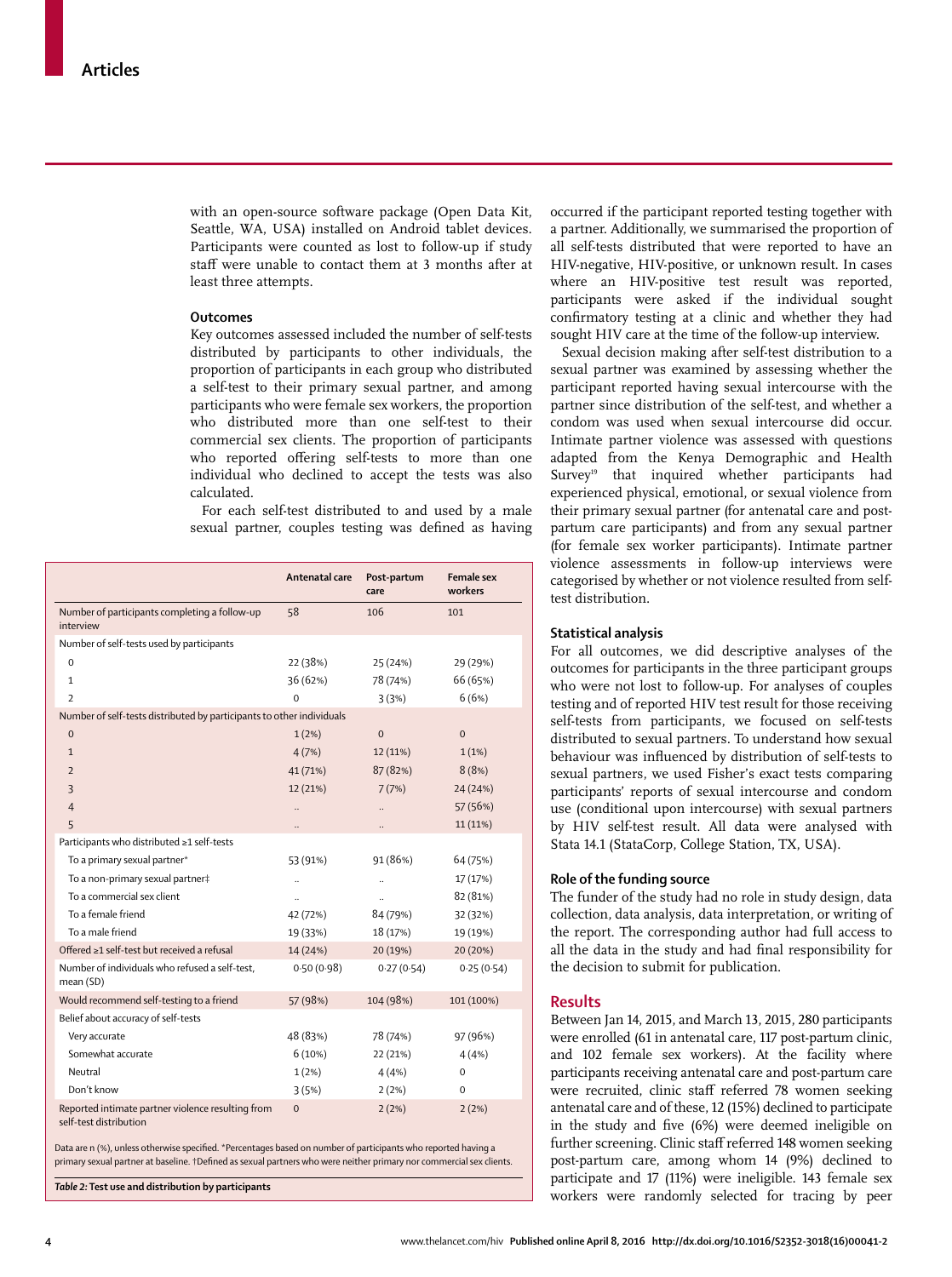educators. Of these, 21 (15%) could not be located, 12 (8%) declined study participation, and nine (6%) were referred to study staff but did not meet study inclusion criteria. Among the 280 enrolled participants, 265 (95%) completed a follow-up interview by May 30, 2015, three (1%) withdrew from the study and were excluded from the analyses, and 12 (4%) were lost to follow-up.

Over half the participants recruited through antenatal and post-partum care were aged 18–24 years, whereas nearly half the female sex workers were aged 25–29 years (table 1). Most participants had completed primary or some secondary education. However, compared with participants receiving antenatal care or post-partum care, a smaller proportion of female sex workers had completed secondary education. Nearly all of the participants recruited through antenatal or post-partum care were married. By contrast, only ten (10%) of 101 female sex workers were married, although 85 (84%) reported having a primary sexual partner. Almost all participants had been tested for HIV in the past 12 months. Participants in all three participant groups reported high rates of intimate partner violence in the past year, ranging from 27–46%.

Most participants in all participant groups reported use of at least one self-test themselves (table 2). They also distributed self-tests to other individuals; 265 participants with follow-up data reported distributing 709 self-tests. Participants receiving antenatal and post partum care distributed a mean of 2·14 and 1·95 self-tests to other



*Figure 1:* **Number of self-tests used by participants or distributed to other individuals**

individuals, respectively, whereas female sex workers distributed a mean of  $3.69$  self-tests (figure 1). All but one participant reported distributing one or more selftests to other individuals and about 90% of participants receiving antenatal care or post-partum care distributed two or three self-tests, whereas all female sex workers distributed three or more self-tests (table 2).

Nearly all participants with a primary sexual partner at baseline reported distributing a self-test to that partner: 53 (91%) of 58 in antenatal care, 91 (86%) of 106 in postpartum care; and 64 (75%) of 85 female sex workers.

|                                                                                                   | Antenatal<br>care    | Post-partum<br>care  | <b>Female sex</b><br>workers |
|---------------------------------------------------------------------------------------------------|----------------------|----------------------|------------------------------|
| Self-tests distributed by participant to male sexual<br>partners, n                               | 53                   | 91                   | 301                          |
| Self-tests distributed to and used by male sexual<br>partners, n                                  | 53                   | 91                   | 298                          |
| Relationship to participant of sexual partner who used self-test                                  |                      |                      |                              |
| Primary sexual partner*                                                                           | 53 (100%)            | 91 (100%)            | 64 (21%)                     |
| Non-primary sexual partner                                                                        | ä,                   | $\ddot{\phantom{a}}$ | 23(8%)                       |
| Commercial sex client                                                                             |                      |                      | 211 (71%)                    |
| Participant reported being present when sexual partner<br>used self-test                          | 53 (100%)            | 88 (97%)             | 248 (83%)                    |
| Participant reported couples testing with primary sexual<br>partner <sup>+</sup>                  | 27 (51%)             | 62 (68%)             | 53 (83%)                     |
| Participant reported couples testing with non-primary<br>sexual partner or commercial sex client‡ | $\ddot{\phantom{a}}$ | Ω.                   | 39 (17%)                     |
| Time between enrolment and use of self-test                                                       |                      |                      |                              |
| Within 1 week                                                                                     | 46 (87%)             | 76 (84%)             | 193 (65%)                    |
| 1-2 weeks                                                                                         | 4(8%)                | 10 (11%)             | 62 (21%)                     |
| >2 weeks                                                                                          | 3(6%)                | 5(5%)                | 23 (8%)                      |
| Don't know                                                                                        | $\Omega$             | $\mathbf{0}$         | 20(7%)                       |
| Location where self-test was used                                                                 |                      |                      |                              |
| Own home                                                                                          | 50 (94%)             | 88 (97%)             | 39 (13%)                     |
| Recipient home                                                                                    | 3(6%)                | 2(2%)                | 101 (34%)                    |
| Guesthouse/bar/club                                                                               | 0                    | $\Omega$             | 150 (50%)                    |
| Don't know                                                                                        | $\Omega$             | 1(1%)                | 8 (3%)                       |
| Perception of self-test for individual who received self-test from participant                    |                      |                      |                              |
| Very positive                                                                                     | 40 (75%)             | 58 (64%)             | 264 (89%)                    |
| Somewhat positive                                                                                 | 9(17%)               | 25 (27%)             | 16 (5%)                      |
| Neutral                                                                                           | $\Omega$             | $\Omega$             | 2(1%)                        |
| Somewhat negative                                                                                 | 4(8%)                | 7(8%)                | 5(2%)                        |
| Very negative                                                                                     | $\overline{0}$       | $\overline{0}$       | $1(-1%)$                     |
| Don't know                                                                                        | $\Omega$             | 1(1%)                | 10 (3%)                      |
| Ease of use of self-test for individual who received self-test from participant                   |                      |                      |                              |
| Very easy                                                                                         | 32 (60%)             | 54 (59%)             | 171 (57%)                    |
| Somewhat easy                                                                                     | 13 (25%)             | 21 (23%)             | 43 (14%)                     |
| Neutral                                                                                           | 2(4%)                | 9(10%)               | 8(3%)                        |
| Somewhat difficult                                                                                | 6(11%)               | 7(8%)                | 51 (17%)                     |
| Very difficult                                                                                    | $\Omega$             | $\Omega$             | 25 (8%)                      |
|                                                                                                   |                      |                      |                              |

Data are n (%) unless otherwise specified. \*Two primary partners in the antenatal group and three in postpartum care group each used two self-tests, these duplicate tests were not included in this table. †Among self-tests distributed to and used by a primary sexual partner. ‡Among self-tests distributed to and used by a non-primary sexual partner or commercial sex client.

*Table 3:* **Characteristics of sexual partners who received self-tests from participants**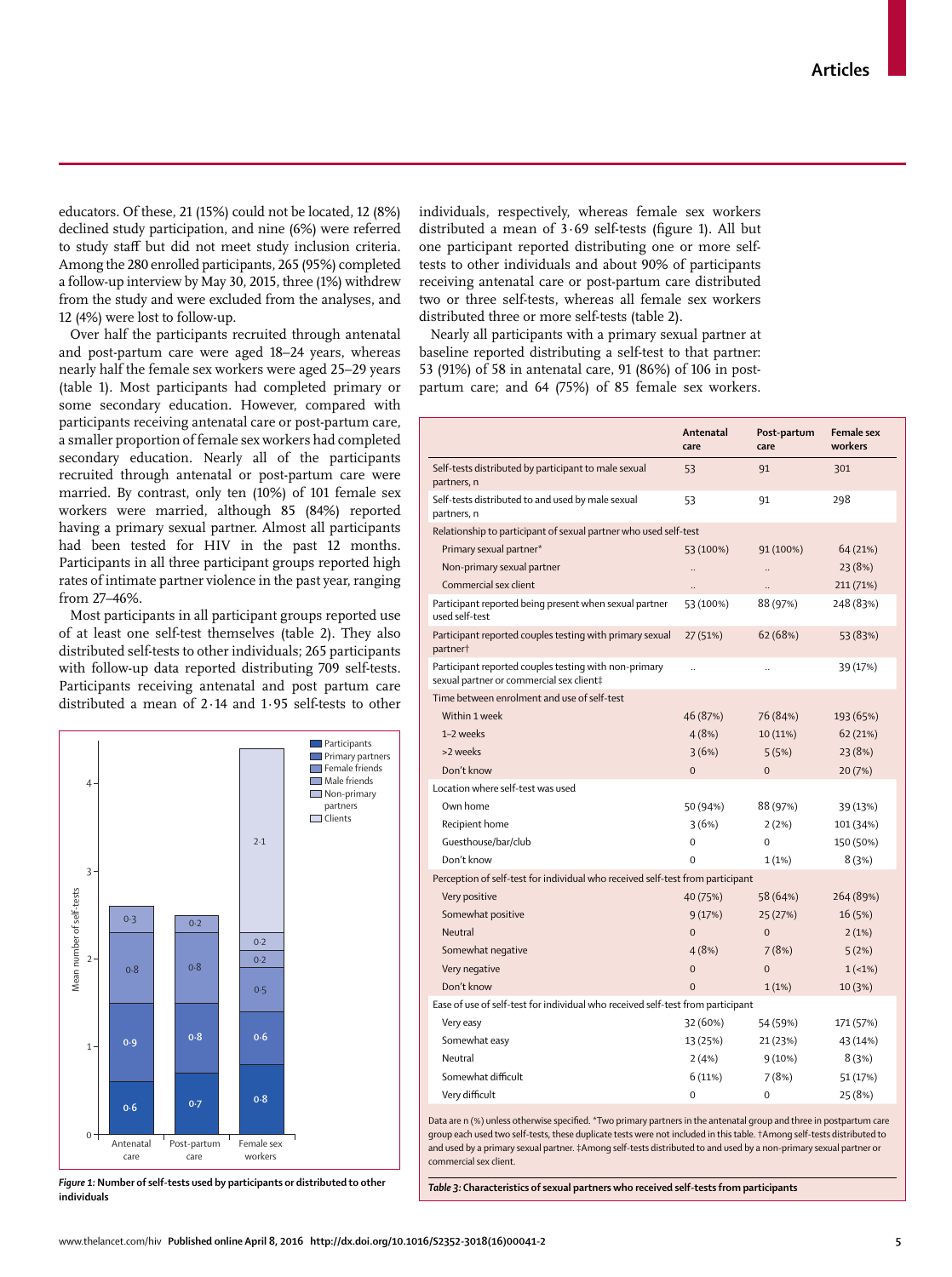

#### *Figure 2:* **Distribution to and use of self-tests with primary sexual partners**

Among participants who have a primary sexual partner and completed a follow-up interview (58 in antenatal care, 106 in post-partum care, and 85 female sex workers).

|                                                                                      | Antenatal care | Post-partum<br>care | <b>Female</b> sex<br>workers |
|--------------------------------------------------------------------------------------|----------------|---------------------|------------------------------|
| Sexual partners tested using self-tests, n                                           | 53             | 91                  | 298                          |
| HIV self-test results of sexual partners                                             |                |                     |                              |
| HIV-negative                                                                         | 51 (96%)       | 87 (96%)            | 242 (81%)                    |
| HIV-positive                                                                         | 2(4%)          | 2(2%)               | 41 (14%)                     |
| Don't know                                                                           | 0              | 2(2%)               | 15 (5%)                      |
| Relationship to participant of sexual partner who used self-test (HIV-positive only) |                |                     |                              |
| Primary partner                                                                      | 2(100%)        | $2(100\%)$          | 2(5%)                        |
| Non-primary sexual partner                                                           | $\ddotsc$      |                     | 2(5%)                        |
| Commercial sex client                                                                |                |                     | 37 (90%)                     |
| Went for confirmatory testing after receiving<br>HIV-positive HIV self-test result?* |                |                     |                              |
| Yes                                                                                  | 0              | 2(100%)             | 26 (65%)                     |
| No                                                                                   | 2 (100%)       | $\Omega$            | 3(8%)                        |
| Don't know                                                                           | $\Omega$       | $\Omega$            | 11 (28%)                     |
| Enrolled in HIV care after receiving HIV-positive HIV self-test result?*             |                |                     |                              |
| Yes                                                                                  | $\Omega$       | 2(100%)             | 23 (58%)                     |
| <b>No</b>                                                                            | 2(100%)        | $\Omega$            | 3(8%)                        |
| Don't know                                                                           | $\overline{0}$ | $\overline{0}$      | 14 (35%)                     |

Data are n (%), unless otherwise specified. \*Confirmatory testing and linkage to care by sexual partners are based on participants' reports. One HIV-positive sexual partner of a female sex worker was excluded because he was reported to already know his HIV status.

Table 4: Self-test results, confirmatory testing, and linkage to care of sexual partners

Female sex workers were very likely to distribute self-tests to other sexual partners as well, with more than 80% of them distributing one or more self-tests to commercial sex clients. Participants also distributed self-tests to individuals who were not sexual partners. About 75% of participants receiving antenatal care or post-partum care distributed one or more self-tests to a female friend, whereas 32 (32%) of the 101 female sex workers distributed one or more self-tests to a female friend.

Participants did not always succeed in distributing self-tests to individuals in their social and sexual networks. In the three participant groups, about 20% of participants reported offering a self-test to at least one individual who declined to accept it (table 2). Additionally, of the 265 participants with follow-up data, very few (four) reported intimate partner violence during the 3 month follow-up period as a result of use or distribution of self-tests. Three reported physical violence after self-testing with their partner, whereas one reported leaving her home temporarily because of verbal abuse from her partner. No other adverse events were reported.

Of the 445 self-tests that participants distributed to male sexual partners, 442 (99%) were reported to be used by those partners (table 3). Participants almost always reported being present when the sexual partner used the self-test and couples-testing was common when tests were distributed to primary sexual partners. For the 53 self-tests that participants receiving antenatal care reported distributing to and being used by their primary sexual partner, couples-testing occurred in 27 (51%) of the cases. For participants receiving post-partum care, couplestesting occurred with 62 (68%) of the 91 primary sexual partners who accepted self-tests. For female sex workers, couples-testing occurred with 53 (83%) of 64 primary sexual partners who accepted self-tests, but in just 39 (17%) of 234 tests with other sexual partners (including clients) who accepted self-tests. Overall, when including the few participants who did not distribute a self-test to their primary sexual partner, couples-testing with the primary sexual partner ranged from 47–62% in the three participant groups (figure 2). Among male sexual partners who received self-tests from participants, reported acceptability was high. Most of these partners were reported to consider self-tests somewhat or very easy to use.

The proportion of male sexual partners who accepted self-tests who obtained an HIV-positive result ranged from 2% (post-partum care group) to 14% (female sex worker group; table 4). Few primary sexual partners were reported an HIV-positive result. In the female sex workers group, however, 37 (90%) of the 41 sexual partners who obtained an HIV-positive result were commercial sex clients. Neither of the two HIV-positive sexual partners of participants receiving antenatal care had sought confirmatory testing or linked to HIV care within the 3 month follow-up period. However, both of the HIV-positive individuals identified by participants receiving post-partum care were reported to have sought confirmatory testing and linked to care within the same period. Of the 41 HIV-positive individuals identified by female sex workers participants who did not already know their HIV status, 26 (65%) had sought confirmatory testing within the 3 month follow-up period and 23 (58%) were reported to have linked to care. Female sex workers did not know whether the individual had sought confirmatory testing in 11 cases (28%), and linkage to care was unknown in 14 (35%).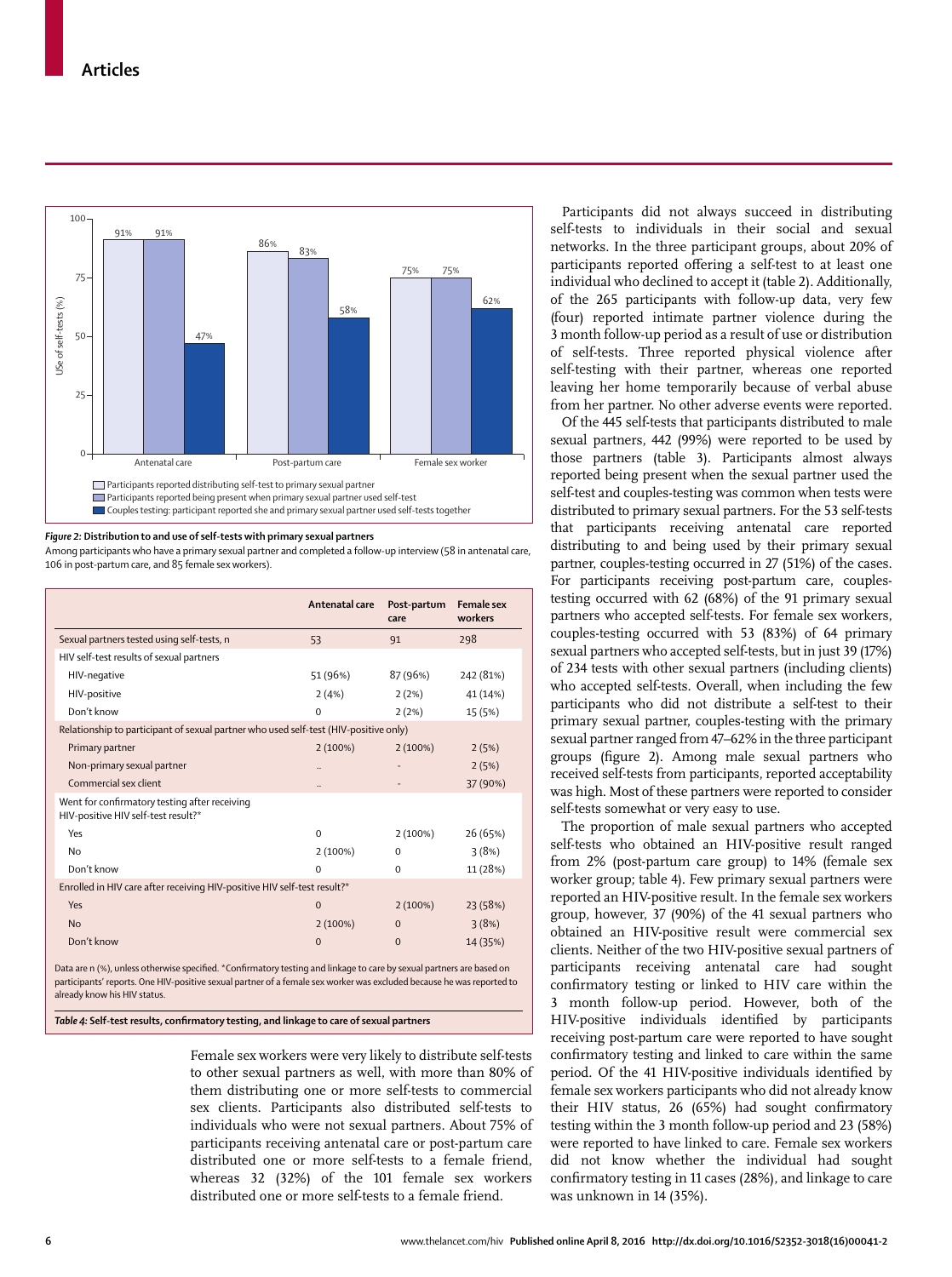Sexual intercourse was significantly less likely when participants' sexual partners tested HIV-positive (18%) than when they tested negative  $(62\%; p<0.0001;$  table 5). Similarly, condom use among those who reported sexual intercourse was significantly higher after a sexual partner tested HIV-positive (100%) versus HIV-negative (44%;  $p=0.0018$ ). Such sexual decision making on the basis of the result of the partner's self-test result was evident in participants receiving antenatal care or post-partum care and female sex workers.

# **Discussion**

Provision of multiple self-tests to women for secondary distribution seems to be a safe, viable, and promising strategy to promote HIV testing among male sexual partners and to facilitate safer sexual decisions. A high proportion of pregnant and post-partum women as well as female sex workers were able to distribute self-tests to other individuals, particularly their sexual partners. This strategy also resulted in high levels of couples testing. Among female sex workers in particular, secondary distribution resulted in HIV testing among high risk male clients, with a high proportion of individuals obtaining an HIV-positive result. Another important finding was that secondary distribution of self-tests led to significant changes in sexual behaviour on the basis of test results, a further indication of the major HIV prevention potential of this strategy.

Although several studies have documented the acceptability, accuracy, and safety of self-testing among individuals who are provided with self-tests directly (primary distribution),  $6,9,20,21$  to our knowledge this is the first study to assess the feasibility of secondary distribution of self-tests in sub-Saharan Africa. One pilot study in the USA has explored this strategy among MSM,12,22 and a recent community-based study in Malawi included an option for couples to receive multiple self-tests in their homes but did not directly assess secondary distribution as a strategy.<sup>21,23</sup> In this study, secondary distribution of self-tests by women who received multiple kits was extremely high, with most women distributing all of the tests provided to them.

About 90% of pregnant and post-partum women reported that their primary sexual partner used a self-test, and most reported testing together. Promoting HIV testing among men in these settings would not only carry prevention benefits for their female sexual partners, but could also be beneficial for their own health through earlier initiation of ART for those who are HIV positive.<sup>24</sup> The high levels of male partner testing and couples testing achieved in this study are noteworthy because accessing male partners at clinics has proven challenging and provider-initiated strategies such as the provision of written invitations for partners or doing home visits have either had little success or are likely to require substantial financial and human resources for implementation.<sup>25-27</sup> These results suggest that provision of multiple self-tests

|                                                                                  | Antenatal care | Post-partum care | Female sex workers | Total            |
|----------------------------------------------------------------------------------|----------------|------------------|--------------------|------------------|
| Participant had sexual intercourse with sexual partner after he used a self-test |                |                  |                    |                  |
| HIV-negative self-test result 38/51 (75%)                                        |                | 66/87 (76%)      | 131/242 (54%)      | 235/380<br>(62%) |
| HIV-positive self-test result                                                    | 0              | 1/2(50%)         | 7/41 (17%)         | 8/45(18%)        |
| p valuet                                                                         |                |                  | $\ddotsc$          | <0.0001          |
| Condom used during last sexual intercourse with sexual partner*                  |                |                  |                    |                  |
| HIV-negative self-test result                                                    | 1/38(3%)       | 12/66 (18%)      | 91/131 (69%)       | 104/235<br>(44%) |
| HIV-positive self-test result                                                    |                | $1/1(100\%)$     | 7/7 (100%)         | 8/8 (100%)       |
| p valuet                                                                         |                |                  | $\ddotsc$          | 0.0018           |
|                                                                                  |                |                  |                    |                  |

Data are n (%), unless otherwise specified. \*Among participants who reported sexual intercourse with sexual partner after he used a self-test. †p value from Fisher's exact test comparing means for participants whose sexual partners obtained an HIV-negative and HIV-positive self-test result.

*Table 5:* **Sexual decision making of participants** 

to women attending antenatal and post-partum clinics should receive further consideration.

Among female sex workers who participated in the study, a key finding is that about one in six self-tests distributed to commercial sex clients were reported to have an HIV-positive result. This proportion was comparable to HIV prevalence among adult males in the study region  $(18\%)$ ,<sup>13</sup> although that an even higher proportion of clients did not test HIV-positive given their higher risk profiles is surprising. Underreporting of HIV-positive results could be one explanation, as could the age distribution among clients and the possibility that female sex workers avoided self-test distribution and used condoms with their highest-risk clients. Overall, this finding suggests that providing female sex workers with multiple self-tests can be a highly efficient way to identify HIV-positive individuals. More generally, an appealing aspect of the strategy is that it promotes testing through existing sexual and social networks of female sex workers.

Another important finding is the potential for the secondary distribution intervention to facilitate more informed sexual decisions when used as a point-of-sex decision-making instrument. Female sex workers in particular reported being less likely to have sexual intercourse with men who obtained an HIV-positive self-test result than with those who obtained an HIVnegative result, and when they did have sexual intercourse with men with positive results they were more likely to use condoms. Because of the structural barriers to condom use among female sex workers and economic incentives that favour sex without condoms,<sup>18,28</sup> this result is important from an HIV prevention standpoint and suggests that access to multiple self-tests could empower female sex workers to protect themselves from HIV. These results are also consistent with pilot studies done among MSM in the USA, in which MSM reported using self-tests to screen partners and make informed sexual decisions.12,29 Such use of self-tests might nonetheless pose risks because of the window period of many existing tests. However, it could also result in a net benefit if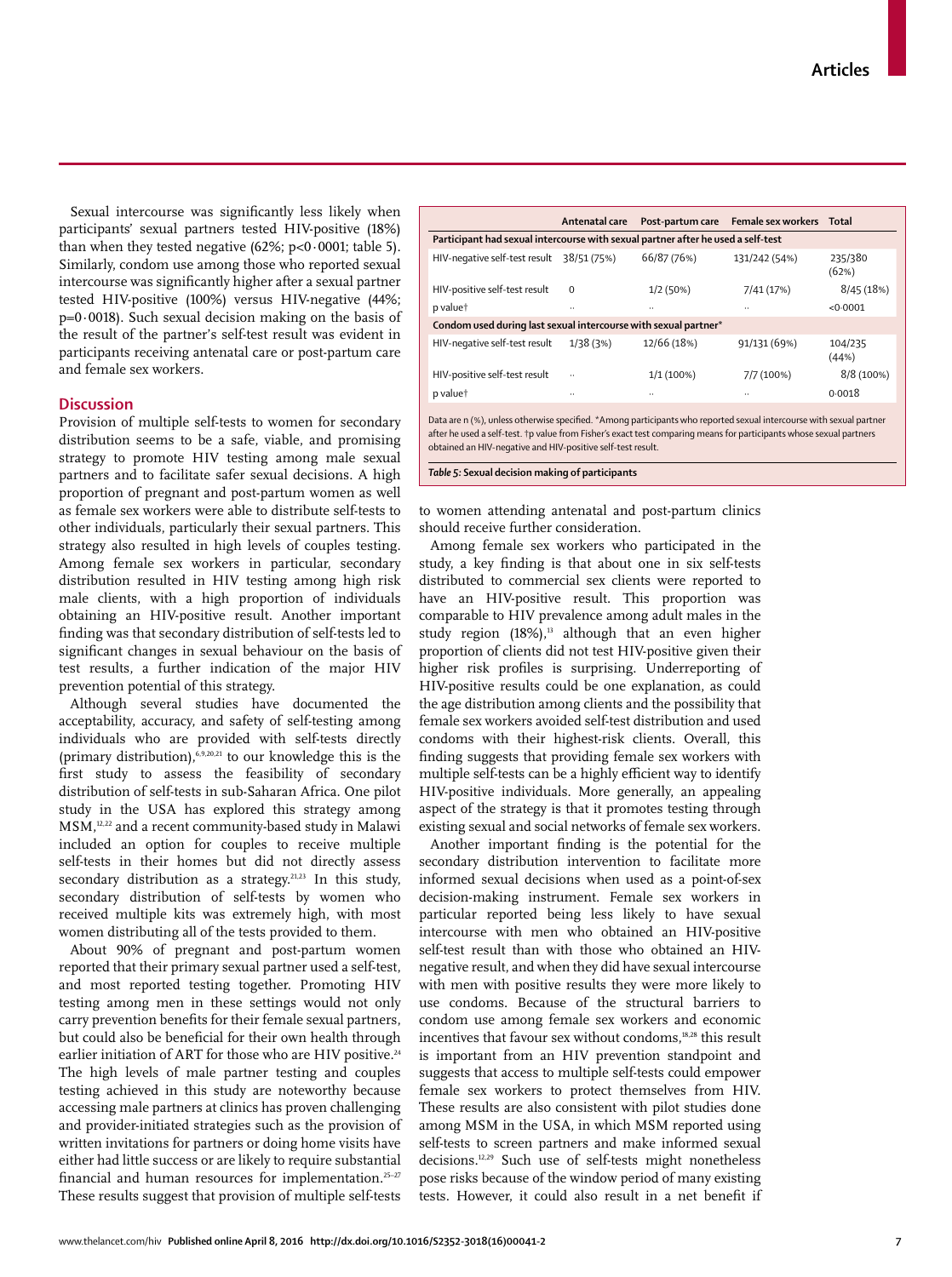unsafe sexual behaviour is more likely when tests are unavailable. Additional qualitative research and mathematical modelling is needed to explore implications of wider use of self-tests for sexual decision making.

Reported intimate partner violence resulting from self-test distribution was extremely rare in this study. This finding is promising in view of the high proportion of participants who reported previous intimate partner violence at baseline. The low frequency in our study could be because women used discretion when choosing individuals to whom they should offer self-tests. Participants also reported that acceptability of self-tests by individuals who received them was very high. Compared with rates of intimate partner violence reported in studies of couples testing by counsellors and in studies that sought to promote male partner testing, the rates in our study were lower.<sup>25</sup> Nonetheless, further monitoring in future secondary distribution interventions is needed, as are systems to support women who experience intimate partner violence.

In Kenya and other countries, individuals receiving a positive self-test result are recommended to seek confirmatory testing for diagnosis of HIV.<sup>11</sup> Although promotion of linkage to care was not an objective of the study, all self-test kits included information about the importance of confirmatory testing and included a phone hotline that users could call. We estimate that more than 50% of those who obtained an HIV-positive result sought confirmatory testing and linked to care. Linkage to care was only measured during the 3 month study follow-up period. Because individuals who received a self-test from participants soon after study enrolment had more time to link to care than those who received a self-test several weeks after enrolment, we might have underestimated linkage. Nonetheless, our estimates are comparable to those from a large-scale self-testing study in Malawi that actively promoted linkage to care<sup>21</sup> and with those from many facility-based and community-based HIV testing and counselling strategies in sub-Saharan Africa;<sup>3,30</sup> although they are lower than those from communitybased interventions that facilitated linkage to care.<sup>3</sup>

An inherent limitation of many studies of unsupervised self-testing is the difficulty of verifying use and accuracy of the tests. In this study, all information was obtained through participants' reports, and thus we were unable to verify self-test distribution, use, or results. However, all participants were told there was no obligation to distribute self-tests and reporting bias is likely to have been minimal. The fact that many participants reported not distributing all the self-tests given to them, supports the notion of limited reporting bias. Moreover, bias in reporting HIV test results for the individuals who accepted self-tests from participants would most likely be an underestimate of the proportion of HIV-positive people identified. Generalisability of our results might be limited by the selection of participants, which included women who were actively engaged in health services and were

interested in distributing tests in their sexual and social networks. From an implementation perspective, however, providing multiple self-tests to women who are easily accessed can be a feasible and efficient way to implement the intervention and to reach male partners. The study also did not assess the feasibility of secondary distribution by HIV-positive women or by men, or the implications of providing more than three or five self-tests. These should be among the priorities for future research.

Other limitations include not inquiring about previous knowledge of HIV status among men who accepted self-tests from participants. Future research would benefit not only from acquiring more information on testing history of sexual partners who accept a self-test, but also from engaging with men directly to solicit additional information on perceptions around secondary distribution by women. Moreover, although our results suggest that secondary distribution of self-tests is a promising strategy to promote male partner testing and also identify HIV-positive individuals, further research is necessary to assess the effectiveness and cost-effectiveness of this strategy.

In summary, secondary distribution of self-tests by women is a novel strategy that has the potential to accomplish multiple HIV prevention objectives, including male partner HIV testing, couples testing, and safer sexual decision making. It could be a particularly effective strategy among key populations such as female sex workers, because it identified many HIV-positive partners and led to reduced sexual risk behaviours. Further implementation and evaluation of this strategy is warranted as countries develop HIV self-testing policies and consider how these technologies can be used to prevent new HIV infections.

#### **Contributors**

HT and KA designed the study. HT, KA, and EO supervised the data collection. SHM and HT analysed the data. HT, SHM, and SNM wrote the first draft. All authors reviewed the report and approved the final draft.

#### **Declaration of interests**

We declare no competing interests.

# **Acknowledgments**

This study was funded by the Bill & Melinda Gates Foundation (grant number OPP1069673). We thank Kate R Murray and Immaculate Akinyi Akello for assistance in implementing the study, the research assistants who conducted enrolment and follow-up, staff at the health facility and drop-in centre, as well as all study participants.

#### **References**

- 1 UNAIDS. 90-90-90: An ambitious treatment target to help end the AIDS epidemic. Geneva: UNAIDS, 2014.
- 2 Suthar AB, Ford N, Bachanas PJ, et al. Towards universal voluntary HIV testing and counselling: a systematic review and meta-analysis of community-based approaches. *PLoS Med* 2013; **10:** e1001496.
- 3 Sharma M, Ying R, Tarr G, Barnabas R. Systematic review and meta-analysis of community and facility-based HIV testing to address linkage to care gaps in sub-Saharan Africa. *Nature* 2015; **528:** S77–85.
- 4 Farquhar C, Kiarie JN, Richardson BA, et al. Antenatal couple counseling increases uptake of interventions to prevent HIV-1 transmission. *J Acquir Immune Defic Syndr* 2004; 37: 1620-26.
- 5 WHO. Guidance on couples HIV testing and counselling including antiretroviral therapy for treatment and prevention in serodiscordant couples: recommendations for a public health approach. Geneva: World Health Organization, 2012.